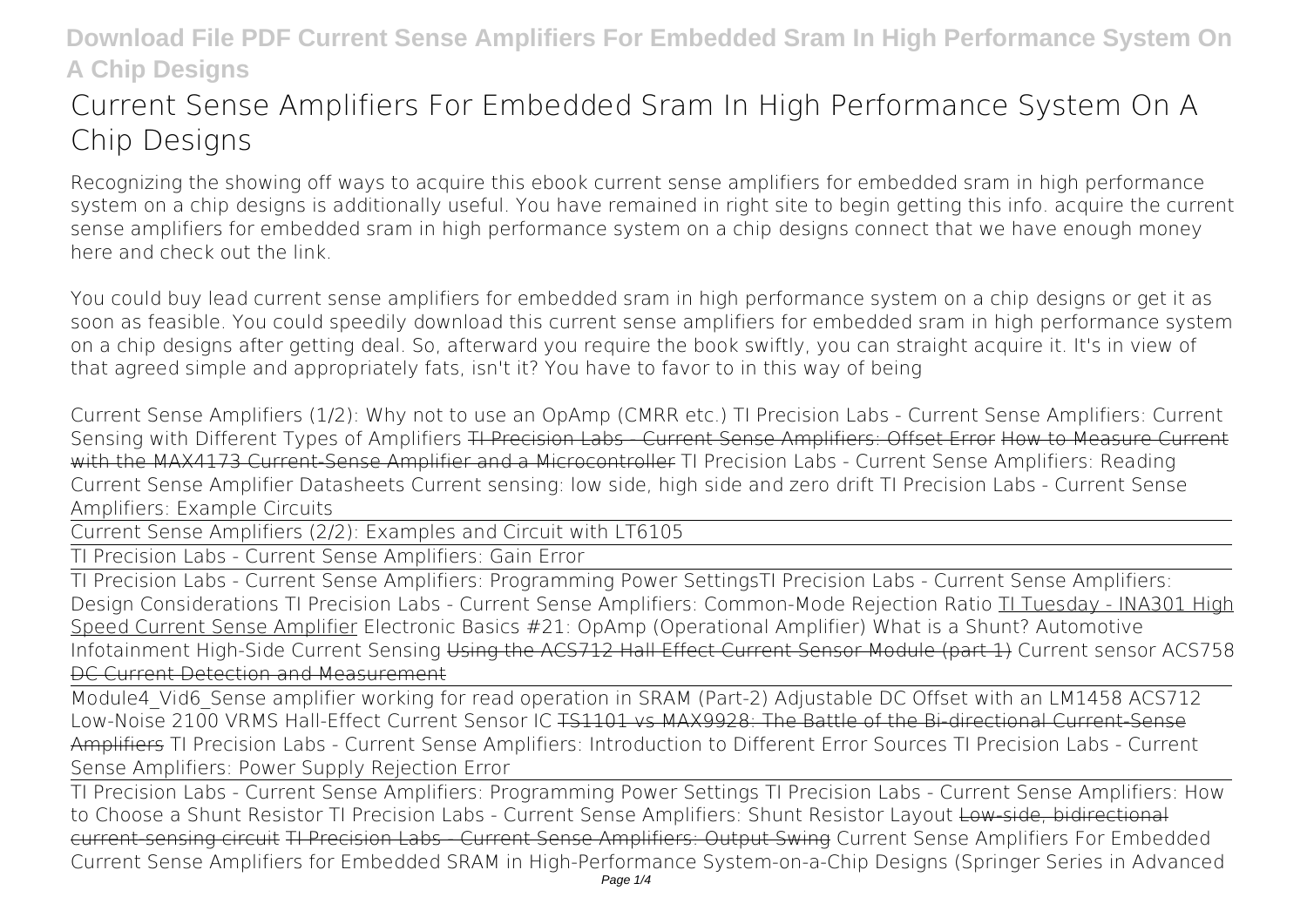Microelectronics (12)) 2003rd Edition by Bernhard Wicht (Author) ISBN-13: 978-3540002987

*Current Sense Amplifiers for Embedded SRAM in High ...*

Innovative circuit techniques are required to achieve the speed needed for high-performance signal processing. Current sensing is considered as a promising circuit class since it is inherently faster than conventional voltage sense amplifiers. How ever, especially in SRAM, current sensing has rarely been used so far.

*Current Sense Amplifiers for Embedded SRAM in High ...*

Current Sense Amplifiers for Embedded SRAM in High-Performance System-on-a-Chip Designs (Springer Series in Advanced Microelectronics Book 12) - Kindle edition by Wicht, Bernhard. Download it once and read it on your Kindle device, PC, phones or tablets.

*Current Sense Amplifiers for Embedded SRAM in High ...*

Current Sense Amplifiers The need to accurately measure a dynamic current is critical in a wide variety of applications, such as monitoring or charging batteries, creating a current controlled feedback loop for a power supply or motor, or simply to monitor current levels for safety reasons.

*Current Sense Amplifiers | Microchip Technology*

About Current Sense Amplifier ICs from STMicroelectronics. ST's current sense amplifier IC portfolio offers a large variety of high-performance devices. Current sensing solutions add valuable safety and protection features to system designs. They provide information to control current in power systems and avoid overheating and short-circuits.

*Current Sense Amplifiers for Shunt-Based Current Sensing*

Current Sense Amplifiers are special-purpose amplifiers that output a voltage that is proportional to the current flowing in the power rail. Current sense amplifiers are also called current shunt amplifiers because it uses a shunt resistor in the power rail that provides a small voltage drop when current flows through the resistor. This voltage drop is converted and amplified by the current sense amplifier into the small output voltage.

*Basics of Current Sense Amplifiers, its Types and Design Guide*

Current sense amplifiers (148) Current sense amplifiers analog output (129) Current/voltage/power monitors (19) Difference amplifiers (29) Fully differential amplifiers (64) Instrumentation amplifiers (53) Operational amplifiers (op amps) (1520) Audio op amps (66) General-purpose op amps (767) High-speed op amps (GBW>=50MHz) (336) Power op amps ...

*Current Sense Amplifiers | Products | Amplifiers | TI.com*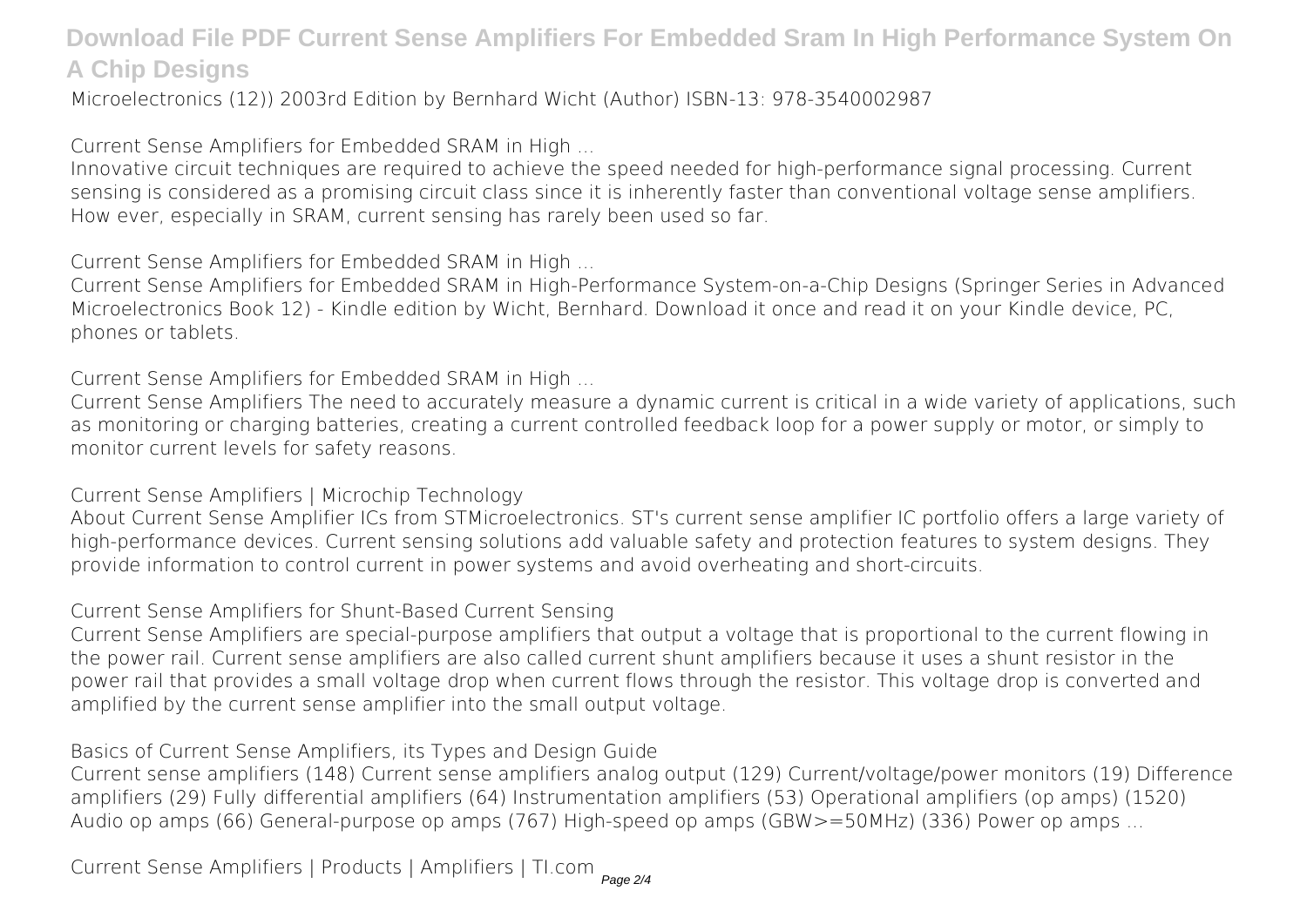Current Sense Amplifiers Analog Devices' current sense amplifiers offer excellent performance for a wide array of automotive and power management applications. These devices accurately amplify small voltages in the presence of large common-mode voltage, and provide high bandwidth, as well as level shifting and bidirectional capability.

*Current Sense Amplifiers | Analog Devices*

current sense amplifiers. Whether you need to detect an over-current fault for system diagnostics, provide system feedback control, or improve system power efficiency, we deliver industry-leading current sensing accuracy across a broad range of common mode voltages for any current sensing application.

*Current Sense Amplifiers | Overview | Amplifiers | TI.com*

For more information on dedicated current sense amplifiers, read Dan Harmon's blog, "How to get started with current sense amplifiers – part 1." Read the Precision Hub blog post, "Circuit-protection basics." Start designing with these evaluation modules: Evaluation board for high-speed single op amp in the 5- to 6-pin SOT-23 package.

*How to design current sensing and protection with off-the ...*

Using a precision current sense amplifier allows designers to measure small voltage drops across shunt resistors with minimal error. Small shunt resistors values are necessary to minimize the power dissipation. Thanks to highly accurate current measurements, precision current sense amplifiers offer a better efficiency and thermal performance.

*Current Sense Amplifiers - Products - STMicroelectronics*

CURRENT SENSORS: RELAY AND SOLID STATE SERIES Current Sensors. CS RELAY: Over-current and under-current sensing [] Go-No Go sensing  $\Pi$  Toroidal sensing provides complete isolation between sensed current and control circuit  $\Pi$  Easy setting of trip point with unique combination of LED indicator, current adjustment and percentage potentiometers  $\Pi$  Can switch up to 20 amps  $(1.5$  HP)  $\Pi$  Range ...

#### *Current Sensors - Airotronics*

one. Merely said, the current sense amplifiers for embedded sram in high performance system on a chip designs springer series in advanced microelectronics is universally compatible afterward any devices to read. To provide these unique information services, Doody Enterprises has forged successful relationships

*Current Sense Amplifiers For Embedded Sram In High ...*

This article introduces the four differential amplifiers that typically are used in direct current sensing solutions: operational amplifiers (op amps), difference amplifiers (DA), instrumentation amplifiers (IA), and current shunt monitors (CSM). Operational amplifiers. The use of an op amp for current sensing is limited by input common-mode ...